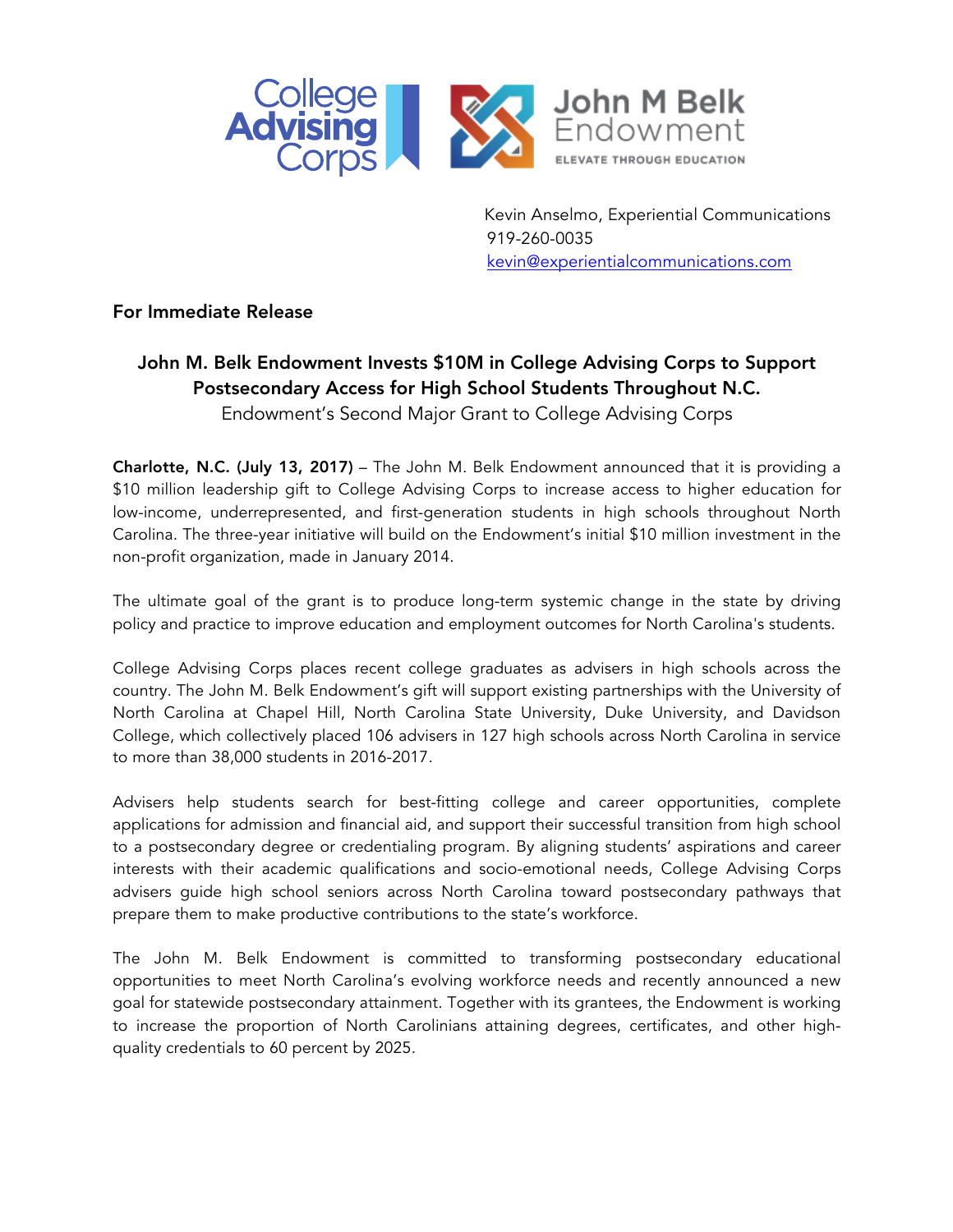"By investing in College Advising Corps, we hope to help North Carolina students overcome the barriers of access and affordability, empowering them to reach their own potential in postsecondary education," said MC Belk Pilon, Board Chair of the John M. Belk Endowment. "This positive change to the trajectory of their lives will enable students to access better opportunities and in turn create a more educated North Carolina workforce."

The partnership between the John M. Belk Endowment and College Advising Corps also aligns with the University of North Carolina system's strategic plan, a key pillar of which is to provide North Carolinians – particularly those who are underserved – with the knowledge and encouragement they need to pursue higher education.

"There are far too many talented young people who are college ready, but do not apply to college because they lack the financial resources or understanding of how to access higher education," said UNC System President Margaret Spellings. "This funding support will break through those barriers to help underserved students identify higher education opportunities that fit them best. More importantly, we know that greater higher education access can serve as a catalyst for positive change for students as well as communities across our great state."

The John M. Belk Endowment's mission is inspired by the vision of the late John M. Belk, who served as mayor of Charlotte and CEO of Belk, Inc., a family owned and operated department store company. Mr. Belk created the Endowment in 1995 with the initial purpose of funding a national merit scholarship program at his alma mater, Davidson College.

The John M. Belk Endowment is deepening its partnership due to College Advising Corps' demonstrated results and ability to scale and innovate. According to a study conducted by a team of researchers from Stanford University, high schools served by a College Advising Corps adviser see, on average, a five to six percent increase in college enrollment over baseline rates after just two years.

In 2017-2018, College Advising Corps will serve an estimated 190,000 students across the nation, placing an anticipated 617 advisers from 24 partner institutions of higher education in 640 high schools. The organization's virtual advisers, who leverage technology to connect with students not served through the in-school model, will reach an additional 10,000 high-achieving, low- to moderate-income students identified through a partnership with the College Board.

"We are excited to strengthen our partnership with the John M. Belk Endowment and continue to propel students to postsecondary opportunities together," said Nicole Hurd, Founder and CEO of College Advising Corps. "The Endowment is playing a critical role in convening higher education, K-12, policymakers, businesses, and the philanthropic community and ensuring our students will be prepared for the future. Students across North Carolina will be able to compete and thrive due to increased opportunities and the leadership the Endowment is providing."